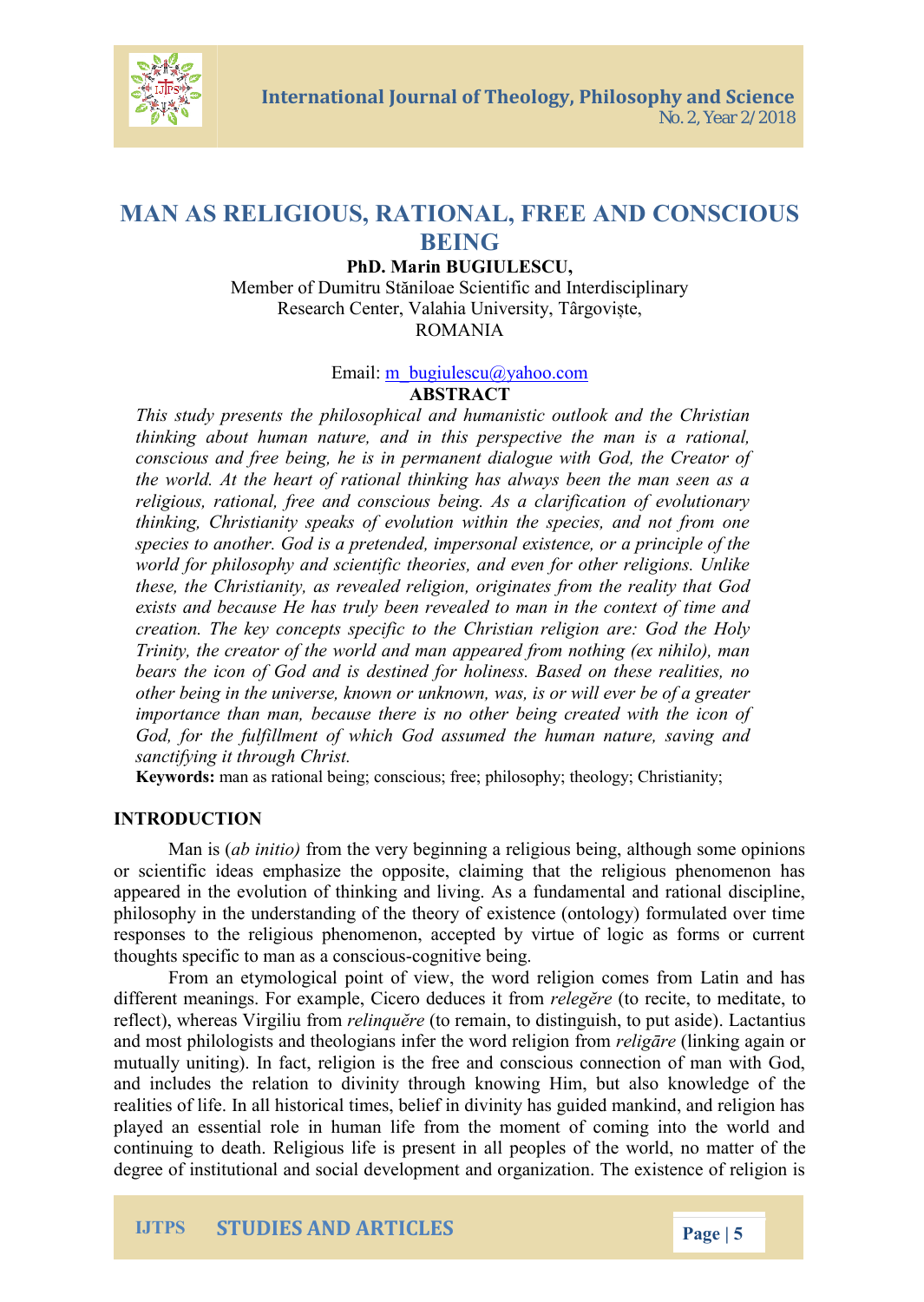

dependent on the question of man's existence and the knowledge of divinity within the monetary peoples or divinities in the case of the polytheistic ones. Mircea Eliade argues that

"Religion begins where there is total revelation of reality: revelation at the same time of the sacred - of what is excellence, of what is neither illusory nor evanescent - and of man's relationship with the sacred  $(...)$  that places the man right in the heart of the real<sup> $,1$ </sup>.

The origin of religion has been analyzed and conceptualized over time in three theories: evolutionary (developed with man), rationalist (based on human reason that invented religion) and nativist (religious ideas are born in the mind of man). At the heart of rational thinking has always been the man seen as a religious, rational, free and conscious being. As a clarification of evolutionary thinking, Christianity speaks of evolution within the species, and not from one species to another. According to the Darwinist evolution, man is traced from a form of anthropoid, vanished, but still has representative evolutions in current anthropoids, such as the gibbon. There are also naturalists who contradict this idea by supporting evolution in different species. Others talk about parallel developments, from which people appeared in different places and periods. Of course, all these suppositions cannot be called theories because there is no evidence of any kind, but only speculation, given by some institutions and scholars, biologists and anthropologists as value of truth, deliberately ignoring the historical reality of man as a religious being who has always had the idea of a creative divinity.

## **1. RATIONAL AND PHILOSOPHICAL REFLECTIONS ON HUMAN NATURE**

Analyzed from materialistic-dialectical thought perspective, man is a continuous challenge investigated according to the scientific field and defines unanimously as the maximum result of evolution. As a paradoxical personal religious being, man is the bearer of the divine icon, by virtue of which his status and role in creation is that of a conciliatory ring between transcendent and immanent. From this perspective, man is not only an object of science of God, but also a creative subject and a bearer of science, because ontologically, by reason, his conscience and his freedom are oriented towards knowledge, discovery and rediscovery, and more chosen to his Creator-God. This orientation acquires a real content supported by the logical knowledge of the cosmos and the prophetic being, but especially by the revealed faith that does not ignore the logical knowledge that it deepens through the mystical or spiritual knowledge.

The methods and means of dialectical knowledge are multiple, but if the result remains circumscribed in their sphere, then man is not regarded as a whole (material and spiritual), but as a conceptually defined part physically, anatomically, psychologically, sociologically etc. An essential contribution to this is, especially lately, scientific technology and micro-robotization, genetic manipulation, and many other tools for doing all sorts of experiments. But there is a dilemma in this, a pertinent question: Does man use the technique? Or does the technique use man? All these autonomies and totalizing technologies of science that claim to go up to the created and uncreated tooth border are necessary, to the "God's particle", of course a "god" created and divided into several, depending on the stage of the research.

<sup>1</sup> Mircea Eliade, *Mituri, vise şi mistere* (Mythes, rêves et mystères), trad. Maria Ivănescu and Cezar Ivănescu, Bucureşti, Univers Enciclopedic Gold, 2010, p. 12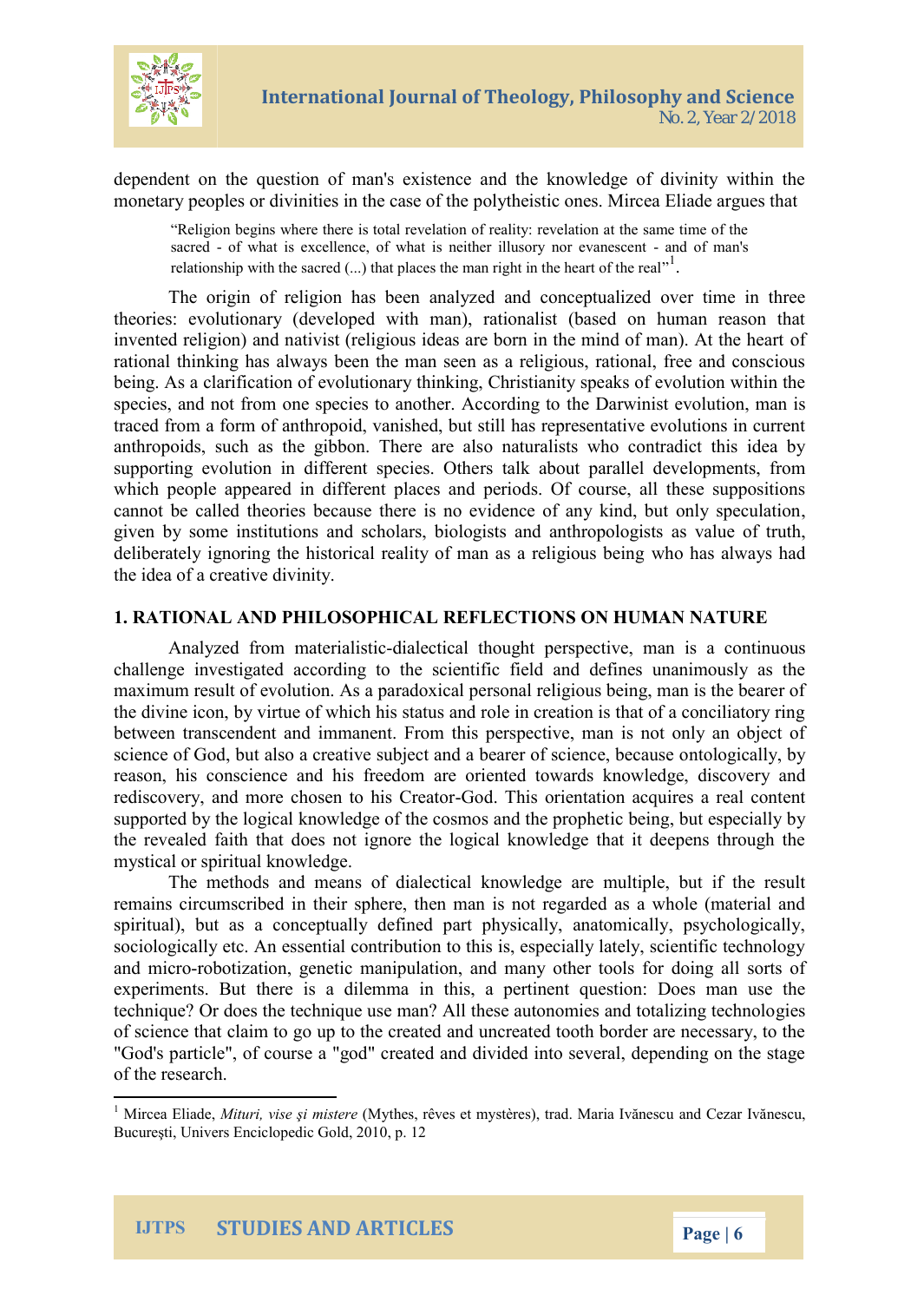

From a rational-philosophical point of view we can speak of a series of features that are specific to human nature, on which the material, cultural and psychological evolution of man was based. As a rational and conscious being, man has always asked questions about both the outer world (the surrounding world) and the inner one (the world conceived in the soul or the personal self). This openness to the world and to the human being has been analyzed since the Antiquity, being a fundamental issue both for the religious and philosophical world, and more recently for various scientific researches.

By virtue of rational power, philosophy has highlighted the superiority of human nature. Man has the quality of being rational. The origin of conceptualization<sup>2</sup>, as claimed by Plato and Aristotle, is given by man's ability to look at the world and be amazed, which makes him wonder: What are they all about? This state of astonishment and wonder in front of the world did not appear in the historical time but native is in the deepest structures of man (amazement, the desire to know only for the sake of knowing, doubt the conscience of the precariousness of the human being) that have remained the same along the axis of time, giving it its self-identity. Plato speaks, in the Republic<sup>3</sup>, about the three parts of the human soul: the rational, the active and the prudent. The rational part is the one that distinguishes the man from the animal and is qualified as the highest part of the soul, having a divine source and being immortal. The active part works ideally with the rational one, and one of its own. The appealing part refers to natural impulses, to bodily desires, and is, in the hierarchy of soul, on the lowest level, it brings man closer to instincts of animals. "*Body, soul, mind: to the body belongs the sensations, the soul - the impulses, the minds - the teachings*" 4

These intrinsic capacities of man, and inherent to the soul, made him a wisdom-wise and creator of wisdom, philosopher.

"Pythagoras ... saying that no man is wise, but only the god. Philosophy was formerly called wisdom, and the professor was called wise, to show that he had reached the highest degree of soul perfection; the philosopher was the lover of wisdom".<sup>5</sup>

What characterizes human nature is, first of all, wisdom as an intellectual, moral and spiritual reality, as the union between the sides of the soul, held in a balance as stable as defined by virtue. Heraclitus of Ephesus (540-470 BC), expresses all these: *"wisdom is one thing: to have the ability to know all things through the intercession of all things; wisdom* means .... to conform to the truth by obedience to the nature (physics) of things<sup>"6</sup>. The entire contemplative, rational and logical process was expressed by the theoretical extent. Conceptual theory in antiquity has been formulated on the basis of the Greek verb theoréo (θεωρέω) which I consider that involves the following operations: to look, contemplate, examine or consider, but also derived meanings: theoréion, which aimed at the place where the audience contemplates the representation of the actors ; theoréma, which was a spectacle, but also an object of scientific observation; theoretical, visible (in itself but also with the mind's eye), that is, what is comprehensible, which can be understood immediately and instantaneously; theoretical, contemplative, intellectual.

<sup>2</sup> Karl Jaspers, *Texte filosofice*, (*Philosophical texts*), Bucureşti, Politică, 1986, p. 5

<sup>3</sup> Platon, *Republica*, cartea a-VIII-a, 543a – 592b, Enciclopedică, Bucureşti, 1986, p. 347

<sup>4</sup> Marcus Aurelius, *Gânduri către sine însuşi*, (*Meditations*), Cartea III, 16, Traducere, prefaţă şi note de Cristian Bejan, Humanitas, Bucureşti, 2013, p.113

<sup>5</sup> Diogene Laertios, *Despre vieţile şi doctrinele filosofilor (On philosophers' lives and doctrines)*, Bucureşti, Editura Academiei, p.118.

<sup>6</sup> Ion Banu, *Filosofia greacă până la Platon (*,Greek philosophy to Plato) Vol. I. Partea a 2-a, Bucureşti, Ştiinţifică şi Enciclopedică, p. 321-373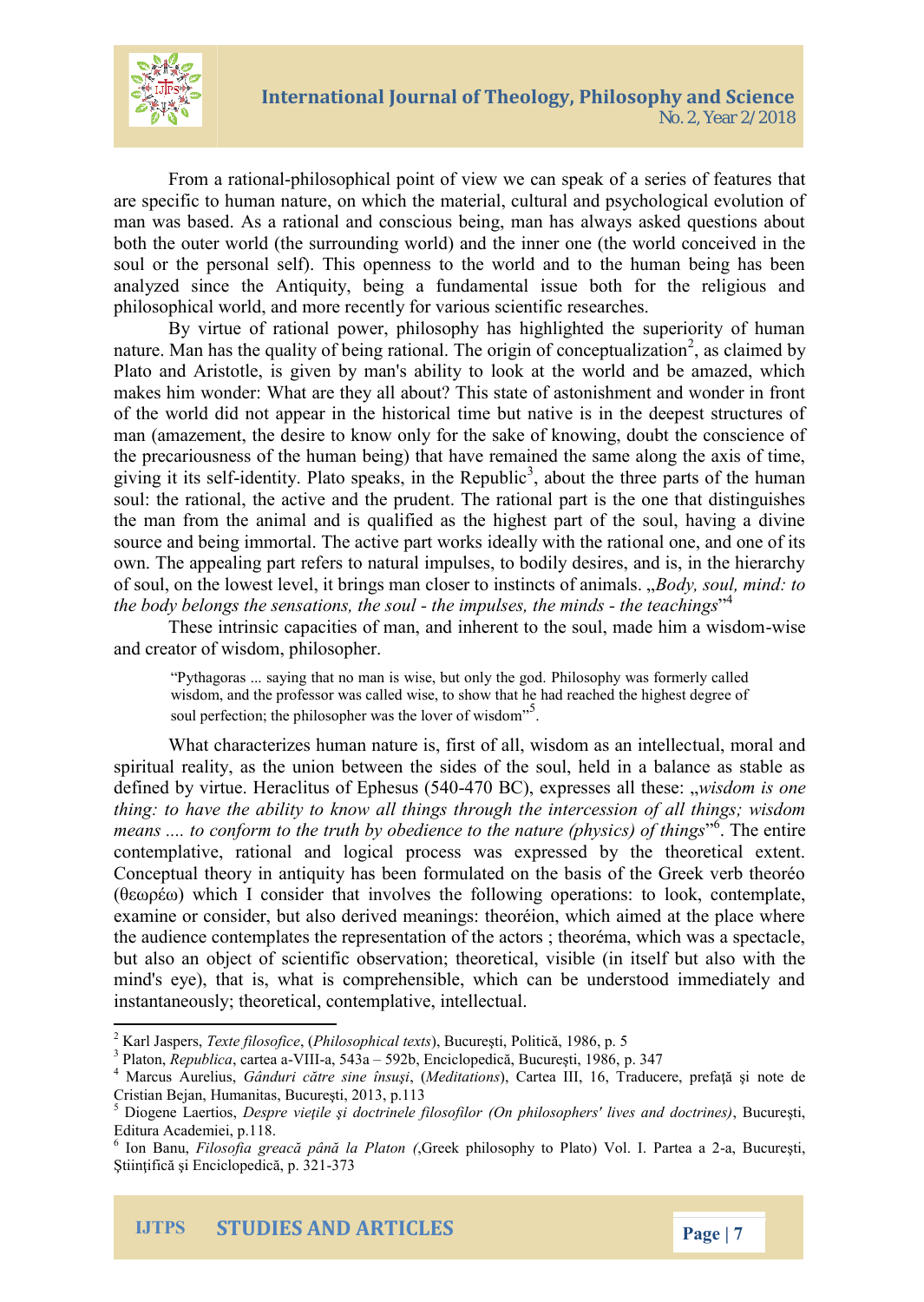

In the paradigm of intellectual thinking, formulated on the scale of historical evolutions, man is the source of ideas that, in the horizon of a potential existence, postulate new realities that do not preexist before his own activities of knowledge, except in the form of preconditions, of simple virtualities.

"Where there is an object, there is thought. Is it then the thought of something and the object another thing? No, what is the subject exactly is the thought. If the object was one thing and the thought was different, then there would be a dual state of mind. So the object itself is just thought. Can the thought then analyze the thought? No, thought cannot analyze the thought. As the edge of the sword cannot cut itself and the tip of a finger cannot touch itself, so a thought cannot conceive of itself".

This approach was summed up by Descartes in the Cartesian formula: "*I think therefore exist*." Ancient thinking placed man in the context of a seen world, conceived as a cosmos, respectively, as an order with its own rationality, opposed to chaos. The first to use the word cosmos to characterize the universe, was Pythagoras. Heraclitus conceives cosmic order through logos, understood as the Natural Law. But the world, the cosmos has an arché, (beginning, principle) that expands through unity and diversity, through harmony. Starting from the context of creation, the principle of the world (arché) for Thales of Miletus is water. The Miletus School through Anaximenes and Anaximandros identified the world's nature in other elements: air and apeiron (infinite, unconditional, endless), respectively. Then Pythagoras School (580-500 BC) conceives the monad that underlies everything that exists. The logos of Heraclitus in Ephesus are identified by fire (*pyr*), understood as the everlasting entity responsible for all that is happening in the world, from which all things come, and all of it returns.

With Parmenides (515-450 BC), thinking is placed as a principle of being, for it is meant to think. This means that the definition of being is made on the basis of the formal conditions of thought. The logical structures of thought create the outer and inner universe, and logically constrained we must conclude that the being exists. Plato's dialogical thinking<sup>8</sup> (428-347 BC) starts from the inner forces of man who has access to the truth. Truth preexists in the mind of man in a latent, undefined form, and through dialogue reveals it in theories. Knowing this means knowing something I knew before. The pre-existence of truth has generated the hierarchy of the world or the Theory of Ideas exposed in the dialogue of the Republic, the 7th book. Conceptually Plato talks about three ideas: 1. the visible world, 2. the intelligible world, 3. the idea of participation that reflects the relationship between the One and the Multiple. Starting from the distinction between phenomenon-appearance and essence, Plato conceives the world of ideas as a transcendent, eternal and invisible world different and separate from sensitive things. Knowledge of ideas is the pre-existent appanage of man who through the soul (*nous*, intelligence, thinking) before being united with the body has access to the reality of the universe, of the Idea and thus makes the transition from general to universal.

Aristotle (383-322 BC) through critical reporting to other philosophers, including Plato, instills a new way of thinking, namely metaphysics. From the etymology of the metaphysical word: meta (after) and physike (nature, essence) by the nature of things, by essence, we understand that we are talking about knowing things in ourselves. Man has the need for knowledge in the structure of soul life. The Arché explains both the unity of the

<sup>7</sup> Alain W. Watts, *Calea Zen*, (*The Zen Way*), Humanitas, 1997, p. 77

<sup>&</sup>lt;sup>8</sup> Expressed in 28 dialogues and 13 letters (of which only 3 are authenticated).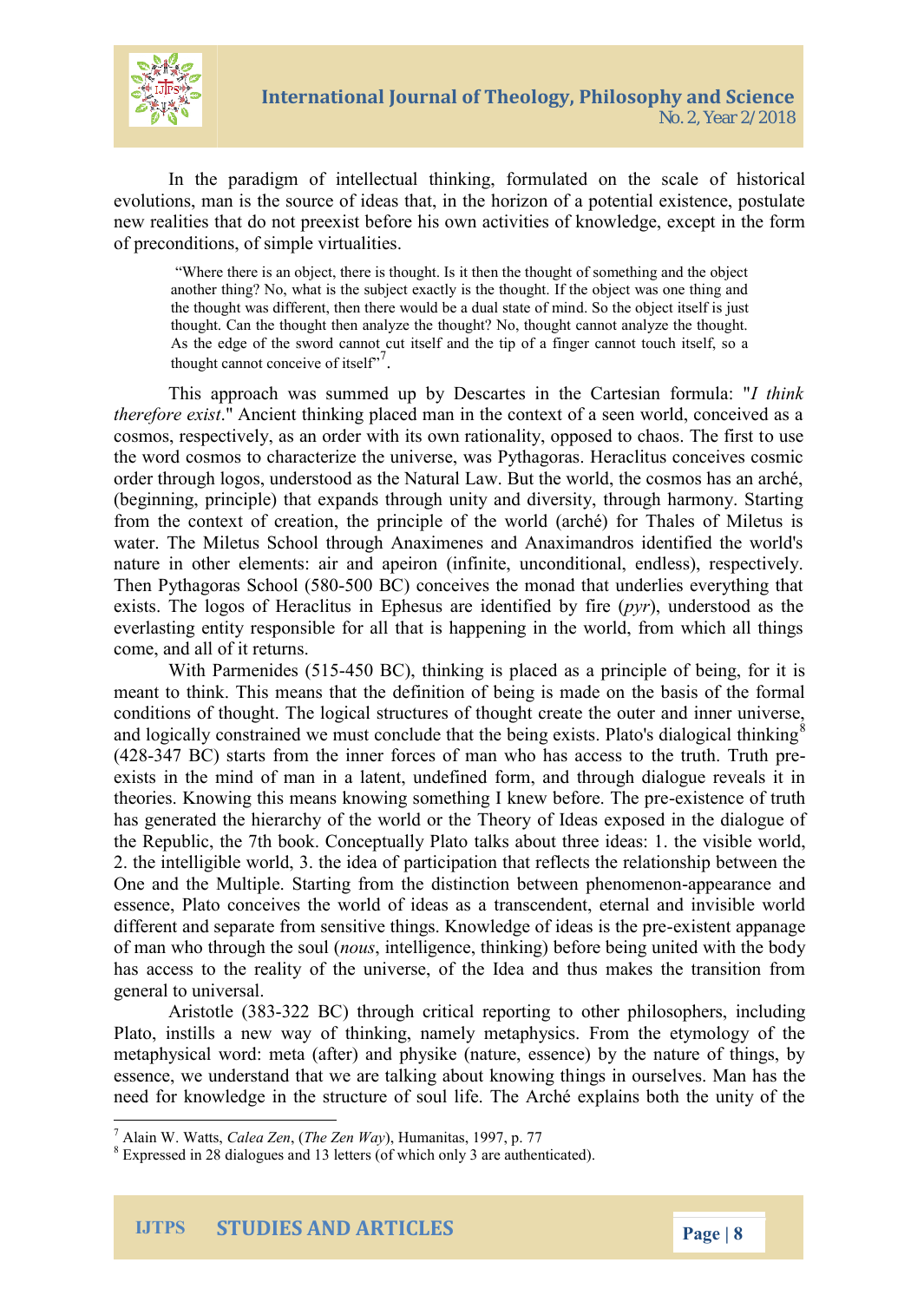

world and diversity, it is in all its essence that makes the world an order and a unity. "The common feature of all these principles is that they are the first starting point for which one thing is, is born or is known" (Metaphysic V, 1; 1013a). Starting from these particular realities, man knows and is known. The problem gets shades in relation to purpose. In Politics, Aristotle shows that the purpose of man is to lead a happy life. Man is an eminently social being, because it is in his nature to live in the family or to associate with others to live happier. The purpose and purpose of man is therefore the fulfillment of his nature. The world is composed of infinite things, phenomena and relationships, but each retains its own individuality. The world is made up of individual things and therefore there are not two identical things, but all these particularities are in harmony. In Aristotle's view, the quest for happiness (through reason) and man's predisposition to happiness understood as supreme is the native capabilities that man has.

The relationship between the One and the Multiple, sustains the harmony and symbiosis between man and created ones, on the one hand, and divine man on the other. The idea of harmony stems from the concept of Pythagoras, developed by A. Koestler, through which the universe is considered a lira or a city whose emperor is man. This compatibility between man and nature, this connection between the individual being and the universe, results from the fact that the world was created for man, an idea promoted by the Stoics, and emphasized by Mark Aurelius who says:

"Anything that fits me, world, suits you, nothing happens to me too soon or too late for you to happen at the right time. Forminus is a fruit whatever your season produces, a nature: everything comes from you, there is everything in you, in you everything turns"<sup>9</sup>.

With the economic, scientific and technical development of the world, following the idea promoted by Thales of Miletus, the man of European philosophy, seeks his origin in explaining the phenomena of nature, in the action of a natural factor and not in the action of a divinity (determinism, evolutionism, creationism).

In Renaissance there is a turning point, appealing to the ancient classic spirit, where man occupies the central place. Nature is presented as the perfect temple of God the Architect, - Pico de Mirandola (1463-1494), man is free, can be created by himself; his supreme mission is the discovery of the divine dwelling in him. After about two hundred years in the era of Enlightenment Blaise Pascal (1623 - 1662) considers that man is a rational animal, equipped with the power to rationalize, think, but is a weak being: "*Man is but a reed, the weakest of nature; but it is a cute reed*". René Descartes, the founder of classical rationalism, defines man as a dual, physical and material being as (a stretched substance and a thinker substance), from the point of view of the essence which is the thought expressed by the formula "*I think, therefore exis*t."

With the passage of time in the spirit of modern thinking, the description of the human nature in terms of knowledge focused only on the powers of man's mind because of the autonomy of science and technology that pretend to explain everything that exists. If ancient thinking spoke of a human nature full of transcendental abilities, the knowledge of the transcendent infinity, modern thinking puts in the center the instinct-dominated instinctual man who gives a permanent struggle for survival. The only generally valid explanation is given by technique, empirical research, science. If the thinking of the ancient philosophers also implied some religious experience with rationalism and modern

<sup>9</sup> Marcus Aurelius, *Gânduri către sine însuşi*, (*Meditations*), Cartea IV, 23, Traducere, prefaţă şi note de Cristian Bejan, Humanitas, Bucureşti, 2013, p. 127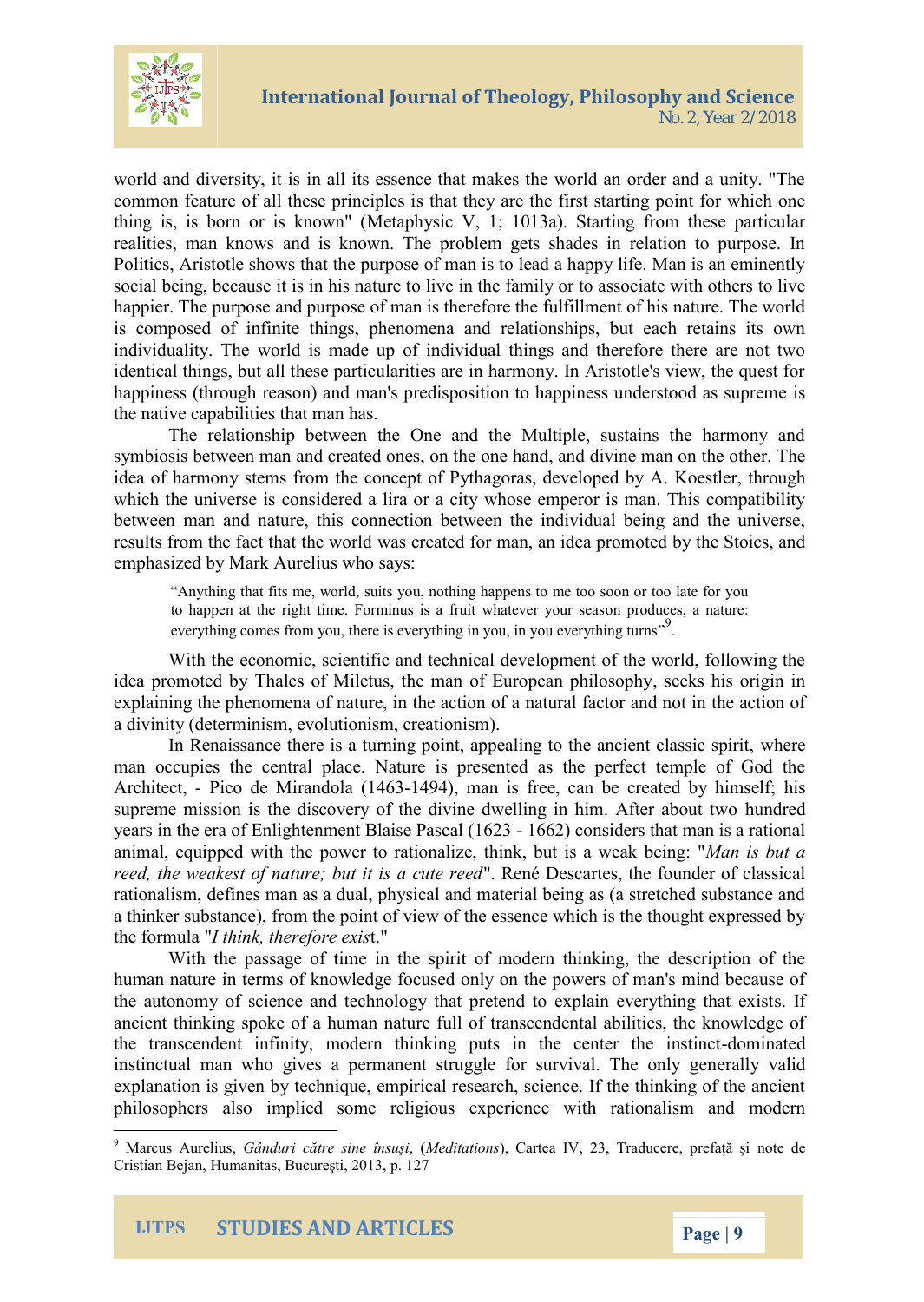

empiricism, religion is excluded from the systems of knowledge of man and the world, although in the recent period certain steps have been taken to establish a dialogue between science and faith. By replacing God with the scientist, Renaissance has contributed to intellectual desacralization and dehumanization of man.

Thomas Hobbes, the fundamental work Leviathan where he formulates the concept of war against everyone (*bellum omnium contra omnes*), gave the tone of autonomy to the human nature that identifies itself in the context of creation through the instinct of selfpreservation. Man is an asocial being, who lives on the basis of a contract and has a natural attachment to autonomy. People are before the state, the society. In the natural state of nature, the instinct of self-consciousness generates selfishness and violence against others. John Locke (1632-1704), in Human Understanding Essay*<sup>10</sup>* excludes natural ideas present in the mind or in human consciousness. He claims that the human mind is, at birth, like an empty board (tabula rasa) on which information begins to be written through experience. His predecessor Fr. Bacon (1561-1626) based on the inductive method bases any scientific knowledge on the observation data by supporting empiricism or the argument of actual experimental facts.

Jean-Jacques Rousseau, in a pessimistic spirit, starting from the idea that society is the one who perverts nature speaks of "the wild thing" a concept presented in book *Discours sur l'origine et les fondements de l'inégalité parmi les hommes*. Man also has defining sentiments, for example mercy, but by survival he has mastered animal instincts.

"The savage lives for himself; the sociable man who is always outside knows not only to live according to the opinion of others and draws the feeling of his own existence only out of their judgment ... /. This is not the natural state of man, but the spirit of society and the inequality that it inspires are those that change and alter our natural inclinations".<sup>11</sup>

It is society that perverts human nature. David Hume (1711-1776) in his work, entitled Research on the Human Intellectuality, argues that *"man is a rational being, but the limits of the powers of the human intellect are so narrow that we cannot hope too much about both the extent and the certainty of his conquests. Man is a sociable being to the same extent as it is rational*."<sup>12</sup>

The desacralization of medieval life on the religious, political and cultural realms has emerged in a universal economy, in a universal science (scholastics), in a jurisprudence and a universal social order, hierarchically divided, dividing values into an individualistic diversity. Renaissance puts the biological man and his beauty at the forefront. At this time, literature and philosophy focus on "*homo liberalis*", the truly liberal man defined by Rabelais and expressed in the formula "*do all you want*".

Absolutely all human research believes that it has a number of cognitive structures that allow and encourage learning through experience, starting with language and going up to the most advanced notions. The system of thinking, the articulated language, the ability of the sentient feelings, distinguishing the man from the rest of the animals and placing him in a higher position, these are necessary conditions, but not sufficient for the fulfillment of the human being. In the book *The Human Place in the Cosmos*, Max Scheler states that "*being*

<sup>10</sup> John Locke, *Eseu asupra intelectului omenesc*, (*Human Understanding Essay*), vol. I-II, Bucureşti, Stiințifică, 1961

<sup>11</sup> Jean-Jacques Rousseau, *Discours sur l'origine et les fondements de l'inégalité parmi les hommes*, Paris, Gallimard, Bibliothèque de la Pléiade, 1964, p. 140

<sup>12</sup> David Hume, *Cercetare asupra intelectului omenesc*, (*An Enquiry Concerning Human Understanding*), Ştiinţifică şi Enciclopedică, 1987, p. 91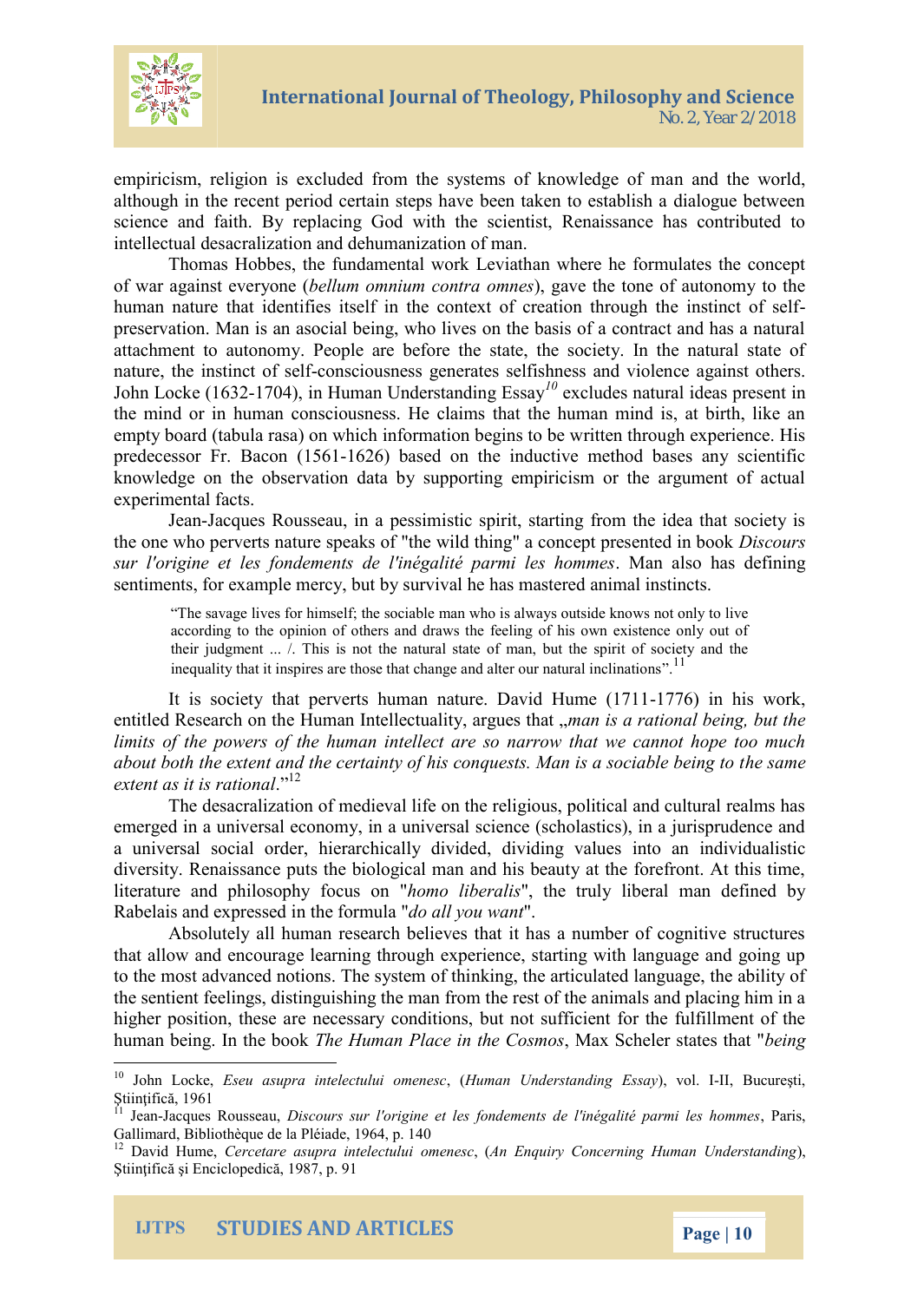

*man is to say a powerless reality*".<sup>13</sup> Also Martin Heidegger, after a period of relativization of the axiological notions, in the *Being and Time*, published in 1927, replicated the problem of ontology and phenomenology (human being), through the *Dasein* idea (in German "yes" means here and "Sein" is being). The Dasein conception, giving up all previous knowledge and ideas, wants to start from a zero point and claims that man is born as "tossed" into the world to death. Man has no choice in the first instance, he does not choose to be born. Throwing is essential to the human being. Dasein is defined by a threefold state: the design (the man as a possible), the throwing (the man as a beast who does not choose whether or not to be born) and the one of the fall (the fact-to-be-fell). This explains the loss of man by contamination with sensitive reality, speaking of transcendental preexistence, to overcome the concepts by which man is defined from the biological perspective as superior animal.

Without confusing them because they are different in this issue, we are hurting some essential Christian-specific ideas. The special and personal relationship that man has to have with God is very clear from the act of biblical creation, from the fact that all other creatures were made by the power of the word of God: "*And God said* ..." (Genesis 1,3,6,9), while man is created by a special act through the direct participation of God the Holy Trinity. The crucial transition from animal to human to Christianity is not a mechanical or evolutionary act, nor does it arise through a commandment but a direct and mediated action of God in which the breath of life of the Spirit creates the conscious and free being MAN. Thus, man is the individual and universe that embodies the power to participate in infinity, being a *microtheos*, but by falling into sin is conscious that it is not infinite itself, always living, with its indefinite, insufficiency, relativity, boundaries of its own nature but united with aspiration and thirst for absolute:

"…he is created by God, but he is not altogether devoid of participation in God and parted from Him. He is not thrown into a world, separated from God, as Heidegger said. It is objectively sustained in existence by the infinite God and cannot not subjectively tend towards the Absolute."<sup>14</sup>

With these ideas, we are going to the next chapter that will present the Christian conception of man understood as a rational, conscious and free being in dialogue with God the Creator.

# **2. MAN, RAISONAL, CONSCIOUS AND FREE DIALOGUE CONVIEW WITH GOD. THE WAY FROM NEFINITY TO BEING**

The approach from this part of the work is the one given by divine revelation in the Bible. The key concepts are Christian ones that speak of the existence of a Holy Trinity God, the creator of the world and man of nothing (ex nihilo). The ex nihilo concept of making the world philosophically ontological is unacceptable. Rational and limited thinking cannot conceive of the existence of non-existence, and on the other hand doing nothing requires a term beyond itself, of material reality. Paradoxically, in the plane of metaphysical thought, being and non-existence are in identity and difference at the same time.

God is a pretended existence, impersonal or a principle of the world for philosophy and scientific theories, and even for other religions. Unlike these, Christianity as revealed religion originates from the reality that God exists and because it has truly been revealed to man in the context of time and creation.

**IJTPS STUDIES AND ARTICLES Page | 11**

<sup>&</sup>lt;sup>13</sup> Max Scheler, *Poziția omului în cosmos (The Human Place in the Cosmos)*, Paralela 45, București, 2001, p. 56

<sup>14</sup> Pr. Prof. D. Stăniloae, *Chipul nemuritor al lui Dumnezeu*, (*The Immortal Icons of God*), Mitropolia Olteniei, Craiova 1987, p. 37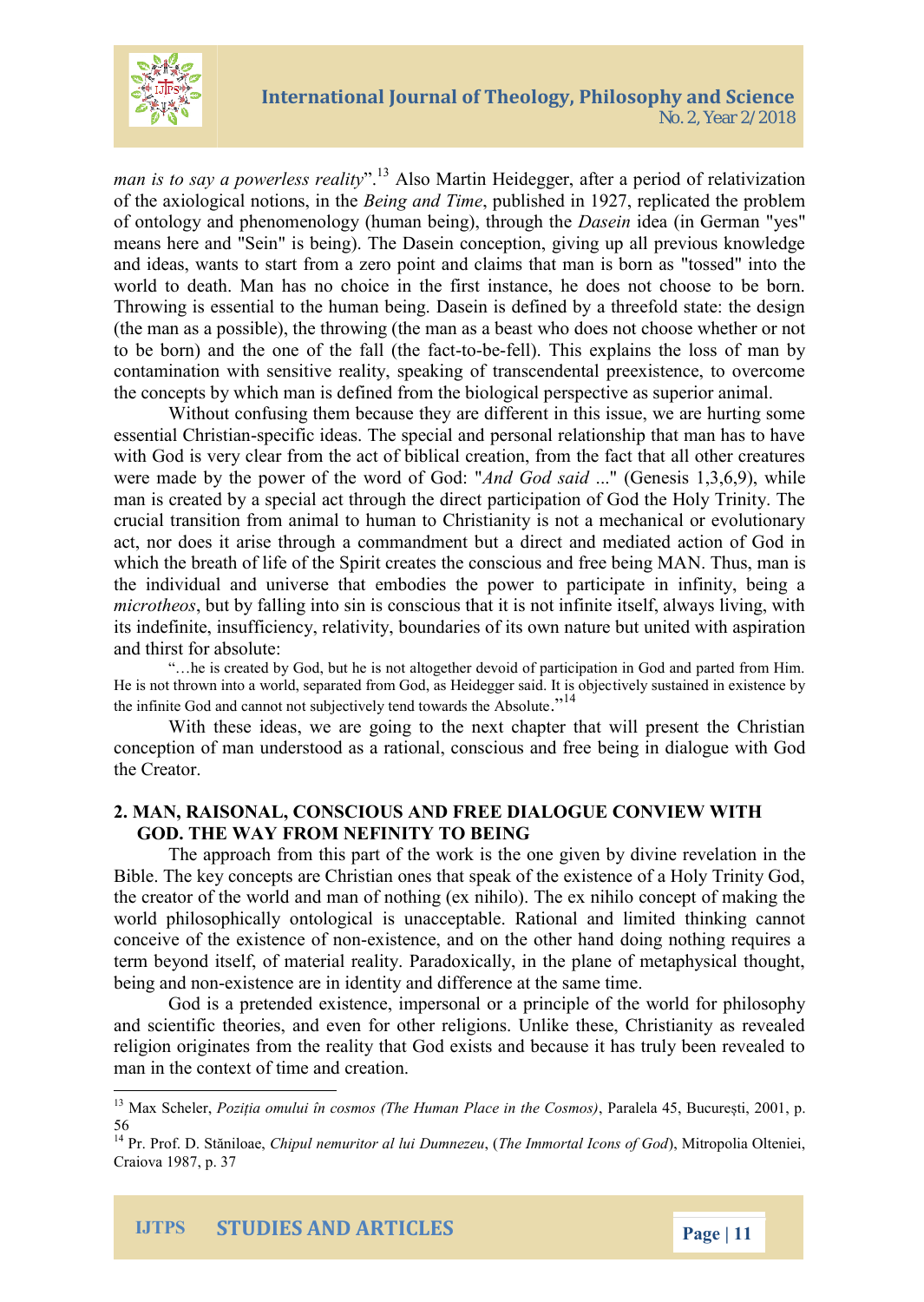

In particular, creation and humanity in general, as revealed by divine biblical revelation explained by patristic theology, is the work of divine love brought from nothing to existence. A personal God, more precisely Tri-Personal, is without a beginning and an end, and reveals himself to his special creation, man. We do not speak of God as an unconscious, impersonal force flowing into and over the world, merging with it, as in pantheism, but by a transcendent and incapable of God's being, and immanent or cognizable after works. Only such an ontological, loving, eternal Being can create a being capable of relationship and love, in a continual knowledge and existence, namely, man. In Christian theology, God is "what is," (ό ών) because he has the quality of a Personal Being, and his existence does not depend on anything, not even on His Being or Nature, for His Being or Nature does not make His existence obligatory. His absolute will and liberty is accomplished as everlasting love and interpersonal communion, that is why he was blessed as follows: "God is love" (1 John 4:16). The divine meaning of Divine Existence is "BE LOVE": ,, *what is constituted in his personal Existence, in the Trinity of Personal Hypostasis, which makes the Divine Being, Divine Nature or Divine Being, a life of love, that is, free of any necessity ...*" 15 .

Man is created by God out of love, so begins somewhere and once, as a single subject, individually, as a conscious, free and rational personal being. "*And God said, Let us make man in the likeness and likeness of Our Lord, that He may possess the fish of the sea ... and all the earth*" (Genesis 1:27). Among all creatures, God alone creates God in particular. Man is not the result of a divine commandment as God created all other beings, things and universes, for the earth was not able to produce a being endowed with reason, freedom, conscience and will. God, through His great power and love, created man in the icon of Divine Glory, and gave him the likeness to which they must reach by their own work. Analyzing the scriptural text, we see the distinction between the singular "and said" and the plural "*Let's do*," man (singular), in our own (plural) icon of divine and likeness; and we come to the conclusion that man is a subject of the "*unseen God*" (Colossus 1:15). Then Scripture tells us the woman's doing precisely to elucidate what the ontological rendering of the divine icon is: "*And God made man in his icon and made him a man and a woman*" (Genesis 1: 27). The distinction between man and woman is of course unrelated to the ontological and indelible date of God's icon in man, for God is not divided into masculine and feminine, that is why His icon extends over the whole human nature. In Book of Faith 2,7 there is an account of how God created man: "*Then the Lord God took the dust of the earth, and made man blow a breath of life before him.*" What is important is not the material act, but the fact that human nature has been dual constituted from the flesh and soul through the breath of life of divine grace: "*for the flesh (man) to ascend to godliness and one grace* to guide and walk through all creation..".<sup>16</sup> The Greek soul-translated Hebrew nephesch has many meanings and would mean, in general, everything that is alive, even animals, yet it is not justified to define man's philosophy as RAW ANIMAL - because the spiritual nature of man is not based on body, soul, and reason, but on the quality of person. The person is linked ontologically to the creation of man in the icon of God and the dialogue, grace with God, the person embraces the human nature in its psycho-somatic, bodily and soul integral. Through personal spiritual quality, man is destined for deification.

<sup>15</sup> Christos Yannaras - *Abecedar al credinţei (Elements of Faith: An Introduction to Orthodox Theology),*, trad, Preot Dr. C-tin Coman, Bizantină, Buc. 1996, p.78

<sup>&</sup>lt;sup>16</sup> Sfântul Grigore de Nyssa, *Marele Cuvânt Catehetic*; VI, 2, trad. Pr. Grigore Teodorescu, Sofia, Bucureşti,1938, p. 34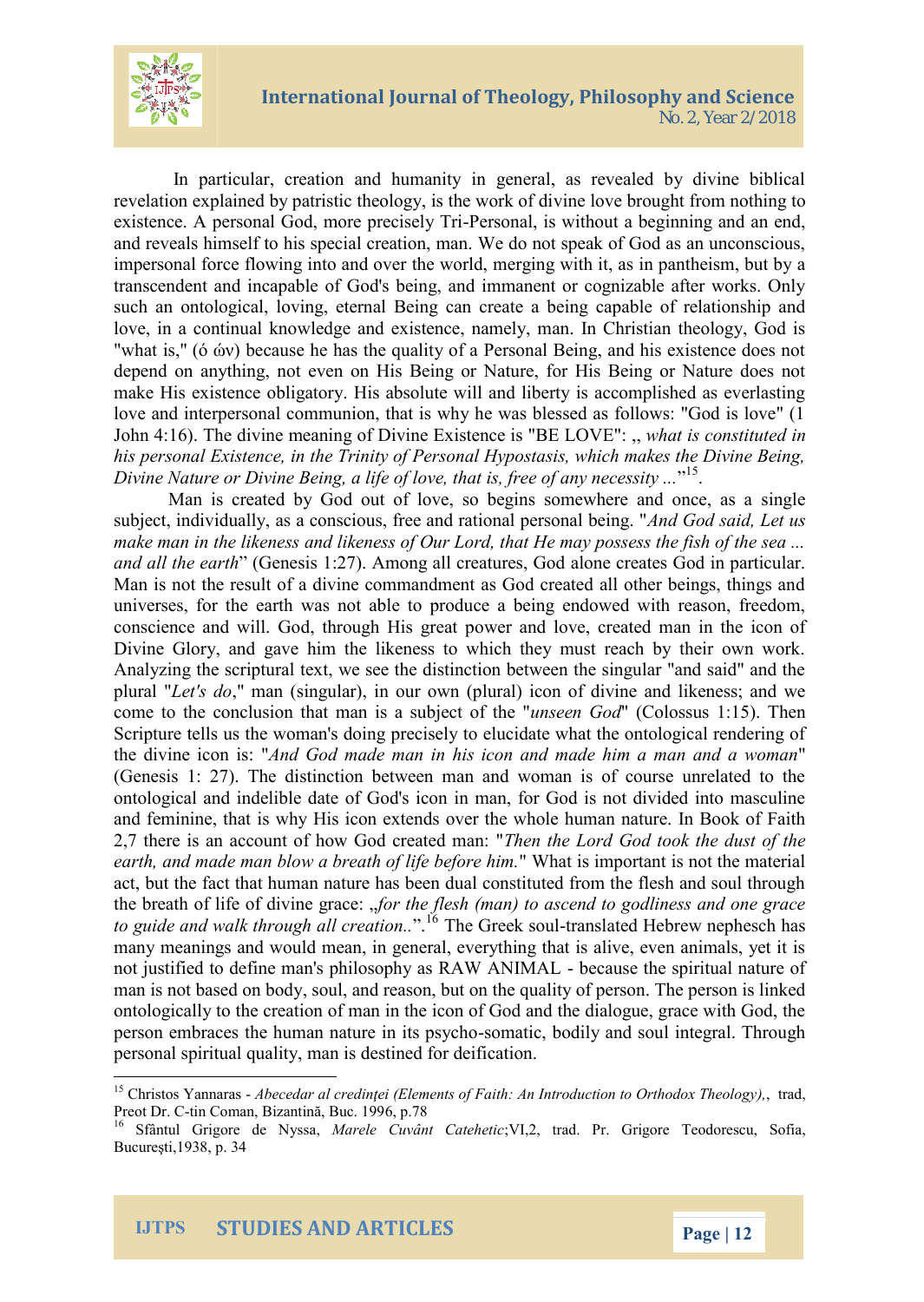

For Christian theology the main quality of man given by God lies in the fact that man is a personal being endowed with reason, will and sentiment, with knowledge and selfconsciousness, which links him to the past, present and future, but also to self, fellow, creation, and God. In the spirit of the terminological explanations:

"the person is not a nature [...]. In essence, what makes us different animal beings is the existence of our person [...], the person exists only in beings endowed with reason [...]. It is the intangible thing that the Incarnation of the Word has given to men and made them receive Grace [...], is a mystery, the mystery of the seal upon human, earthly nature"<sup>17</sup>.

As a personal being in dialogue with God man is the crown and the beauty of creation, in which divine love is concentrated, which gives him a special status, gives him value and sense to all other ceremonies. **On this logic, no other being in the universe, known or unknown, has had and will not be of greater importance than man, because there is no other being created in the icon of God, for the fulfillment of which God assumed it saved and sanctified it through Christ.**

Man is the central being of the action, its material and spiritual axis. Patristic theology bases the teaching of man on his icon of God, (ontological evidence) and the likeness of God defined as perfection, through the sacredness of holiness as the fulfillment of man and man. Thus, man is not only a part of the world but also its synthesis. Man is the consciousness of creation, capable of contemplating and determining it. As St. Gregory of Nyssa shows, man's majesty is not in the likeness of the created, he is not merely a synthesis of the world in a small, microcosm, for this quality is "*both mice and mosquitoes* ..."<sup>18</sup>. The majesty, man's superiority in the world is given by the ability to contemplate God (*capax dei*) by being an icon of God (*imogo Dei)*, but especially by the finality of his existence, namely the acquisition of the state of holiness.

Man is a rational, free and conscious being who has the purpose of accomplishing the ultimate goal of the universe, he is a macrocosm, and the world can become a *macroanthropocosm* through man. Human solidarity, with nature, generates the relationship and harmony of the soul with the body, with which it forms a unity and tends to perfection. According to the anthropogenesis narrated by Moses, the divine icon of man and the likeness of God implies not only an opening to God, but also a permanent dialogue with all creation, because in the microcosmic structure of human nature its dual constitution, body-soul, as well as the fundamental duality of the created material and spiritual universe.

The divine icon in the men as a divine seal is the meeting point between divine and human. The divine face of man in his integrity refers to the nature of the whole man (body and soul), to his person who has a tension and an aspiration to the likeness of God, that is why man is a being of dialogue, of communication, of a social and sociable.

The harmony and unity of creation is given by the fact that all the existences within it are in relation to each other than by the fact that they all distinguish themselves by presenting a unity in diversity and in the last analysis by a general reason of the entire creation, cosmic by Christ, the archetype of man was made because:

<sup>17</sup> Alexandros Kalomiros, *Sfintii Parinti, despre originile şi destinul cosmosului şi omului,( The Holy Fathers on the Origins and the Destiny of Cosmos and Man)*, ed. a II-a, traducere Ioan Ică, Deisis, Sibiu 2003, p. 58-62

<sup>18</sup> Sfântul Grigore de Nyssa, *Omilii la Facere,* XVI, trad. Pr. T. Bodogae, în P.S.B. 30, Bucureşti 1998, p. 46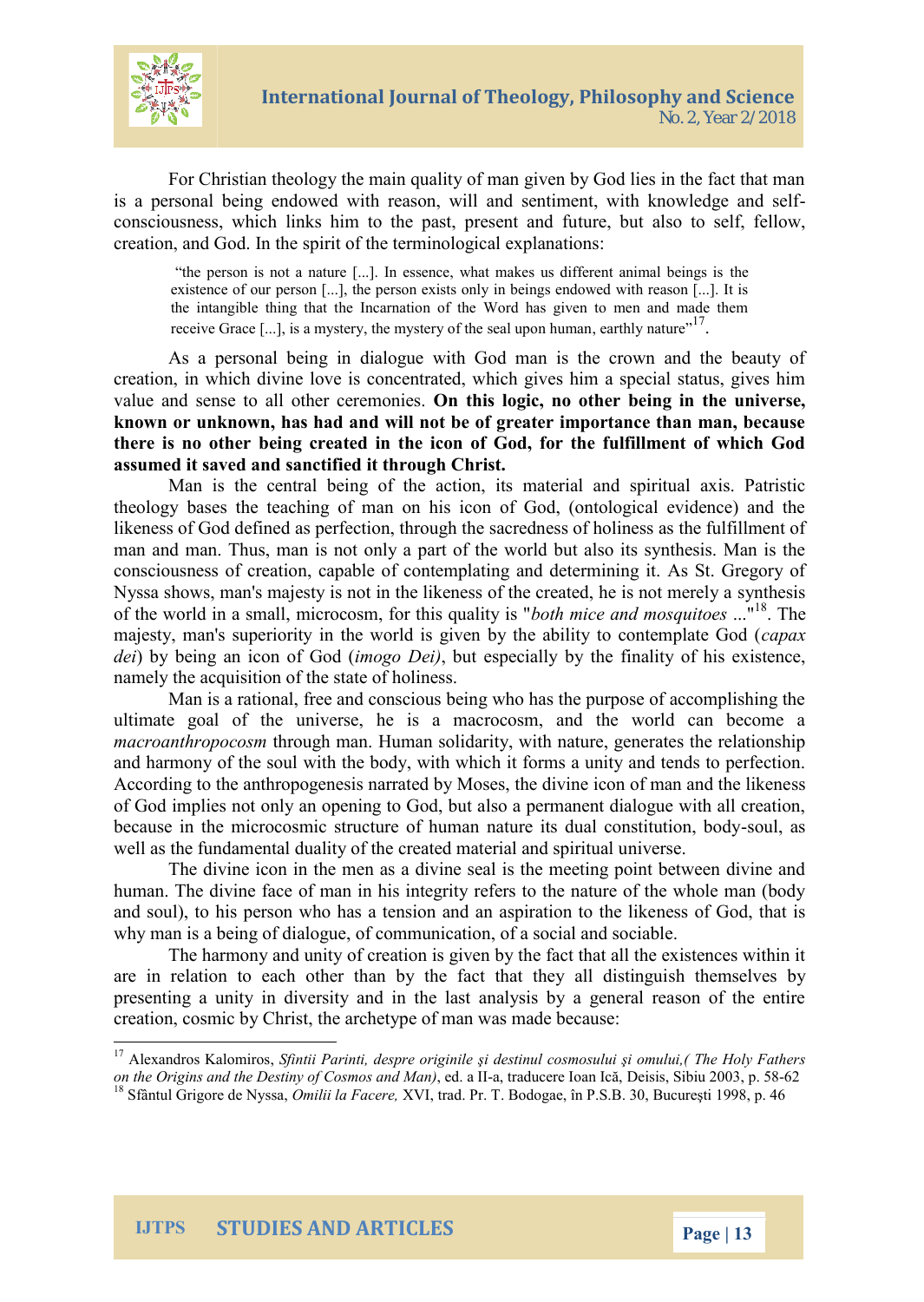

"all that are after God have their existence from God, through each are in every being according to the true Reason. Firstly, because none of the existence, either of the very honest and superior ones, is loose from the general relation to the honest".<sup>19</sup> .

The position of man in the cosmos is central, man appears as the synthesis and crown of creation, being created in the icon of God (Genesis 2:7), being solidarity with the earth, with the whole creation, but also with God.

All Christian thinking views man in the perspective of Christ the Son of God Incarnate. Christ has one person who has two human beings: divine and human. Christian theology shows that the Person of Christ is contained entirely of divinity from eternity and human nature as the incarnation of the Holy Spirit and the Virgin Mary, indicating that Christ assumed human nature as a species apart from sin, but talk of the human nature altered by sin. In the perverted state of sin, man as a person who assumes individual human nature remains an icon of God, but his face does not have a normal functioning structure, and he is also alert. The logical and ontological sense of assuming the whole of human nature by Christ is precisely its fulfillment, or the elevation to the state of continual being defined by the term of deification. This is the result of a permanent relationship through divine grace or energy, and it does not mean ontologically a change of being in an evolutionary sense through the appearance of another species. Devotion or state of holiness shows human nature at its peak and in this state man is conscious and free of depression. Devotion is acquired through union with Christ, is the result of personal choices and experiences, but with sociocommunity effects.

Universal, the whole human nature has been perfected through the Person and work of Christ in whom the Holy Trinity works. This objective is accomplished by the Christian teaching about salvation in Jesus and acquired on a personal level by those who accept a consciously and freely relationship with Christ being come to fulfillment, to acquire holiness. So the man through whom Christian theology sees and explains the world is Christ, the Son of God, the Incarnate Logos, the Reason in which the purposes of creation are in unity, that is why Christ is God-Man. Through Christ, St. Basil the Great emphasizes the inner bond between God and creation, because God: "*not only entered into the whole being of the world but put all its parts in harmony with one another and made a harmonious* whole, appropriate and agree with Him<sup>"20</sup>. The relationship between humanity and divinity is not that of matter and object, but of love as a person-to-person, accomplished by the presence of grace that transforms and sanctifies man and creation.

The presence and work of God through grace in creation is channeled, which man, who ontologically through divine grace has planted in its nature the icon of Christ, and hence a religious, internal life through introspection, but also an external one by referring to the fellow in which it is present God, with whom man has a dialogue and a permanent meeting.

"If you remember yourself – says St. Basil the Great- you no longer need to discover God in the other creatures; you will contemplate in yourself as in a microcosm, the great wisdom of your creator. From your intangible soul you will know that God is intangible ... he admires Master for the wonderful icon by which he has bound your soul with your body .... Of all the living creatures, only man created him with the faculty of standing, so that you may know, from his position, that your life is a divine origin ..., the quadrupeds look to the ground ...; only man has his eyes ready for heaven ...".<sup>21</sup>

<sup>19</sup> Sfântul Maxim Mărturisitorul, *Ambigua,* trad. Pr. D. Stăniloae, în P.S.B. 80 E.I.B., Bucureşti 1980, p. 267

<sup>20</sup> Sfântul Vasile cel Mare, *Omilii la Hexaimeron,* I, 7, în PSB., nr. 17, IBM., Bucureşti 1986, p.78

<sup>21</sup> Sfântul Vasile cel Mare*, Omilii şi cuvântări*, III , VII-VIII, pp. 373-374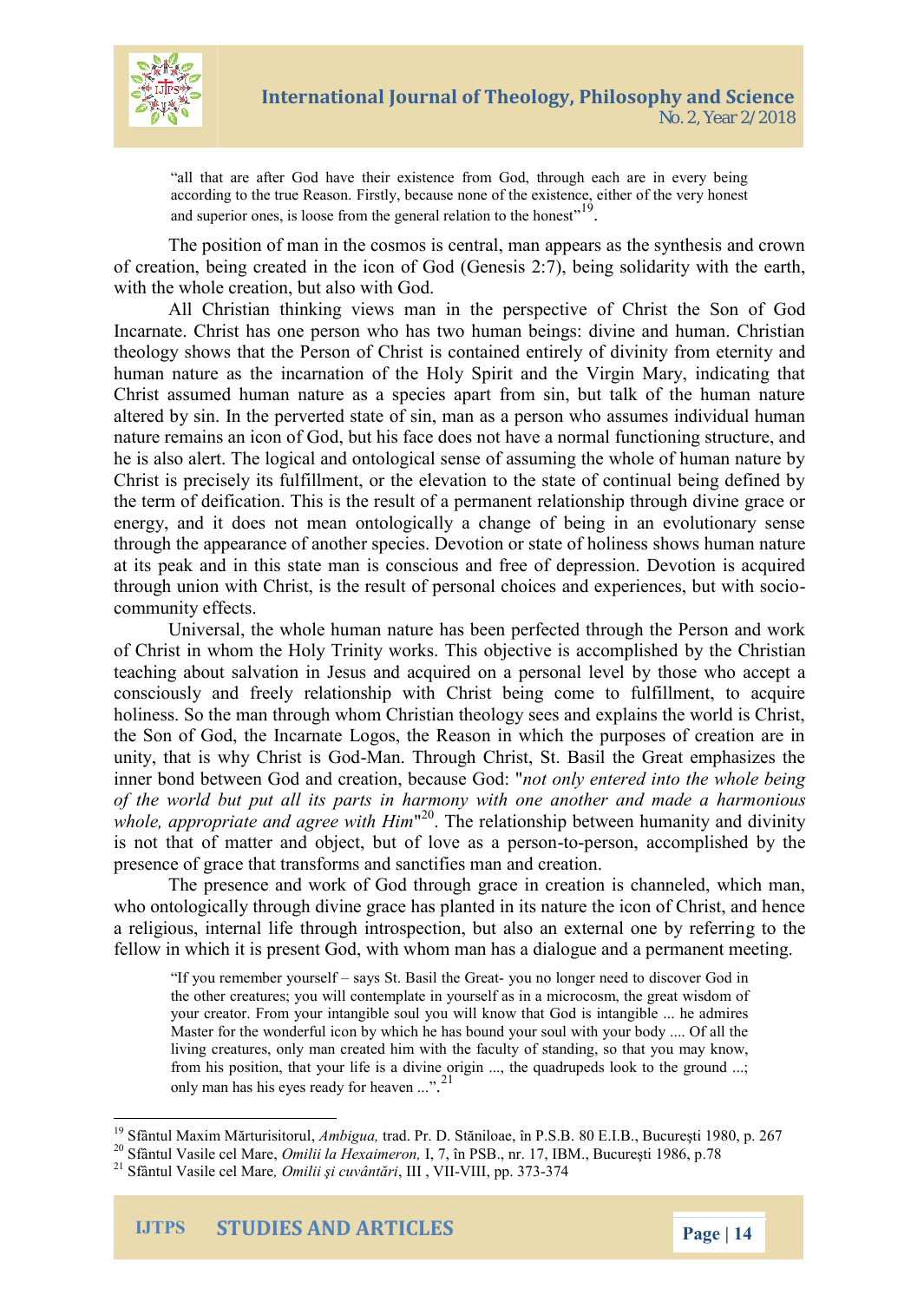

This reality shows that man is the only creature made to contemplate God (*capax and imago Dei*), whose dialogue partner God can become, but not a nature with God, but the fulfillment of human nature. The resemblance or fulfillment of the human being as the supreme mission and purpose of man represents the ontological state of human nature: "*in some respects is the development of grace of potency, planted in man, especially that the likeness is but a development of the icon*" <sup>22</sup> accomplished eschatologically, because in this life it is only anticipated. Undergraduate characterizes a situation "*in-the-life*" but current, but the perfect human unity is related to an eschatological reality, being conceived as a "stability" in divinity, when it will be a "*new heaven and a new earth*" (II Peter 3:13). This is the only possible evolution from the Christian perspective, understood ontologically within species, and not between species. So, in temporal earthly man, man remains a man no matter how religiously, intellectually, technically and socially evolved, as well as in the eternal, temporal dimension in which he enters by death, remaining in dependence and rallying with God, felt as a continuous lack for those in the state of suffering, and as joy and endless happiness for those who are through Christ in the state of communion and eternal dialogue. This is the meaning of man as a rational, conscious, free and affective being, this is the path from non-existence to being, reached only by union with Christ, "*The Way, Truth and Life*" (John 14:6).

## **CONCLUSIONS**

The fundamental questions about human nature in the ontological and the phenomenological perspective have received various answers in history. The Philosophy presents man as a rational, autonomous and contextual being, both at the personal level by disciplining the instincts and at the inter-personal level through social laws.

In the coordinates of modern thinking, the description of the human nature in terms of knowledge focused only on the powers of man's mind, because of the autonomy of science and technology that pretend to explain everything that exists. Generally, man is defined as the most advanced being, who has reached this state due to the instinct of selfpreservation or struggle for survival.

Without confusing the philosophical ideas, because they are different in this issue, with the ideas specific to the Christian religion, we must conclude that man is not just a rational animal but a rational animal deified. The site of deification or human fulfillment is potentially encompassed in every man by being created in the icon of God. Through the divine icon, man is a rational, conscious and free being in dialogue with God-the Creator.

Through man's activity, man is capable of philosophy and science. God's quality of being God's icon is native, ontological and indelible; that is, it is not lost whatever it does in life, but it also does not bring any added value. Man is born as a person and according to what he becomes a personality.

The apostle of personality, the fullest fulfillment of humanity, is accomplished by Jesus Christ, the God-man, the Paradigm and the ultimate goal of the world. Christ as the fulfillment of the human being is in a permanent opening to each and every person, because only in co-operation with Him man constructs the path from death to endless life.

<sup>22</sup> Pr. Prof. D. Stăniloae, *Ascetica şi mistica*, IBM., Bucureşti 2002, p. 431